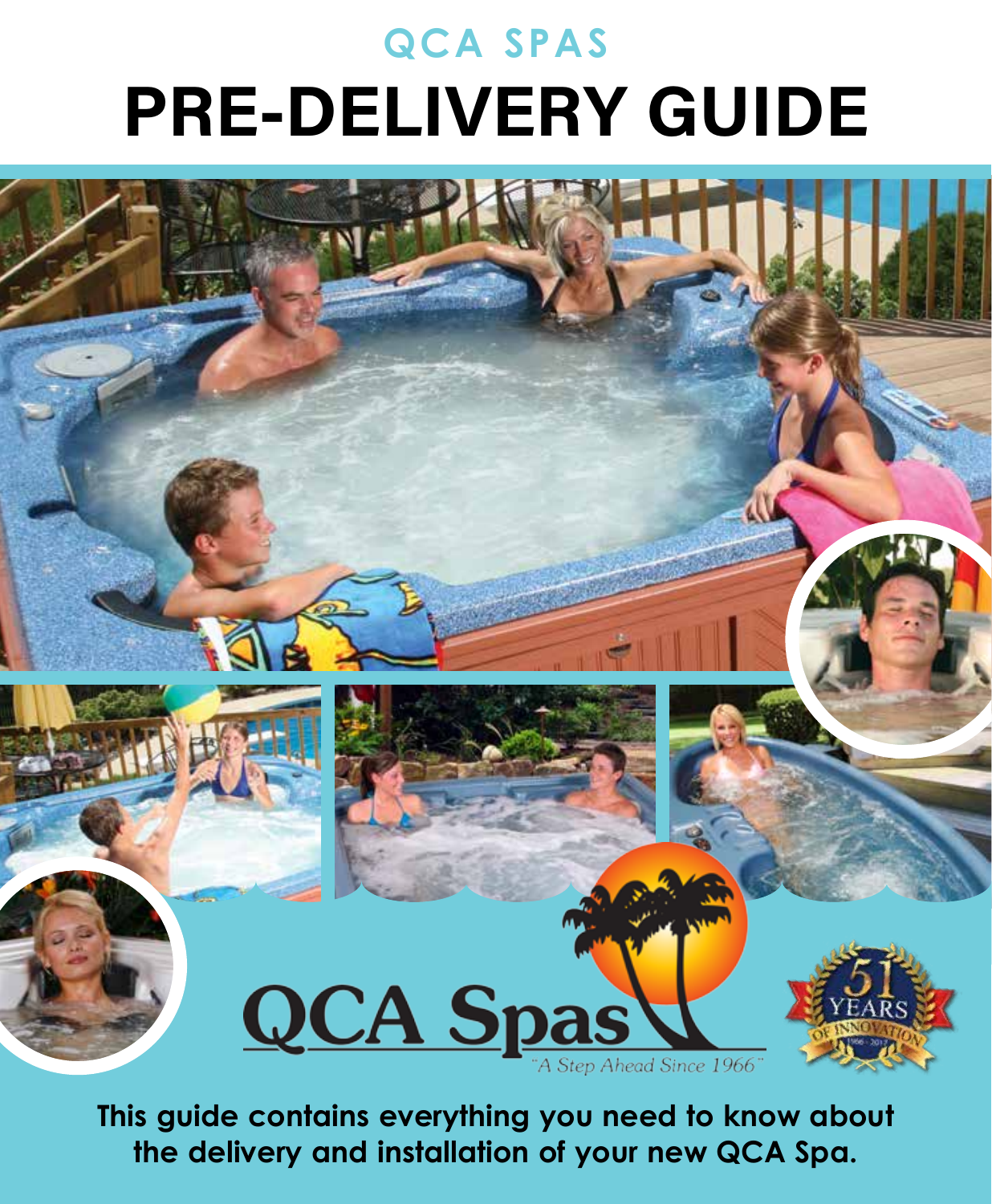## **Important Information**

Please make a record of the following information. It will be

valuable if service is required.

| Date Purchased: _________________ Date Installed: ______________________________ |  |  |  |  |  |  |  |
|----------------------------------------------------------------------------------|--|--|--|--|--|--|--|
|                                                                                  |  |  |  |  |  |  |  |
|                                                                                  |  |  |  |  |  |  |  |
|                                                                                  |  |  |  |  |  |  |  |
|                                                                                  |  |  |  |  |  |  |  |
|                                                                                  |  |  |  |  |  |  |  |
|                                                                                  |  |  |  |  |  |  |  |
|                                                                                  |  |  |  |  |  |  |  |
|                                                                                  |  |  |  |  |  |  |  |
|                                                                                  |  |  |  |  |  |  |  |
|                                                                                  |  |  |  |  |  |  |  |
|                                                                                  |  |  |  |  |  |  |  |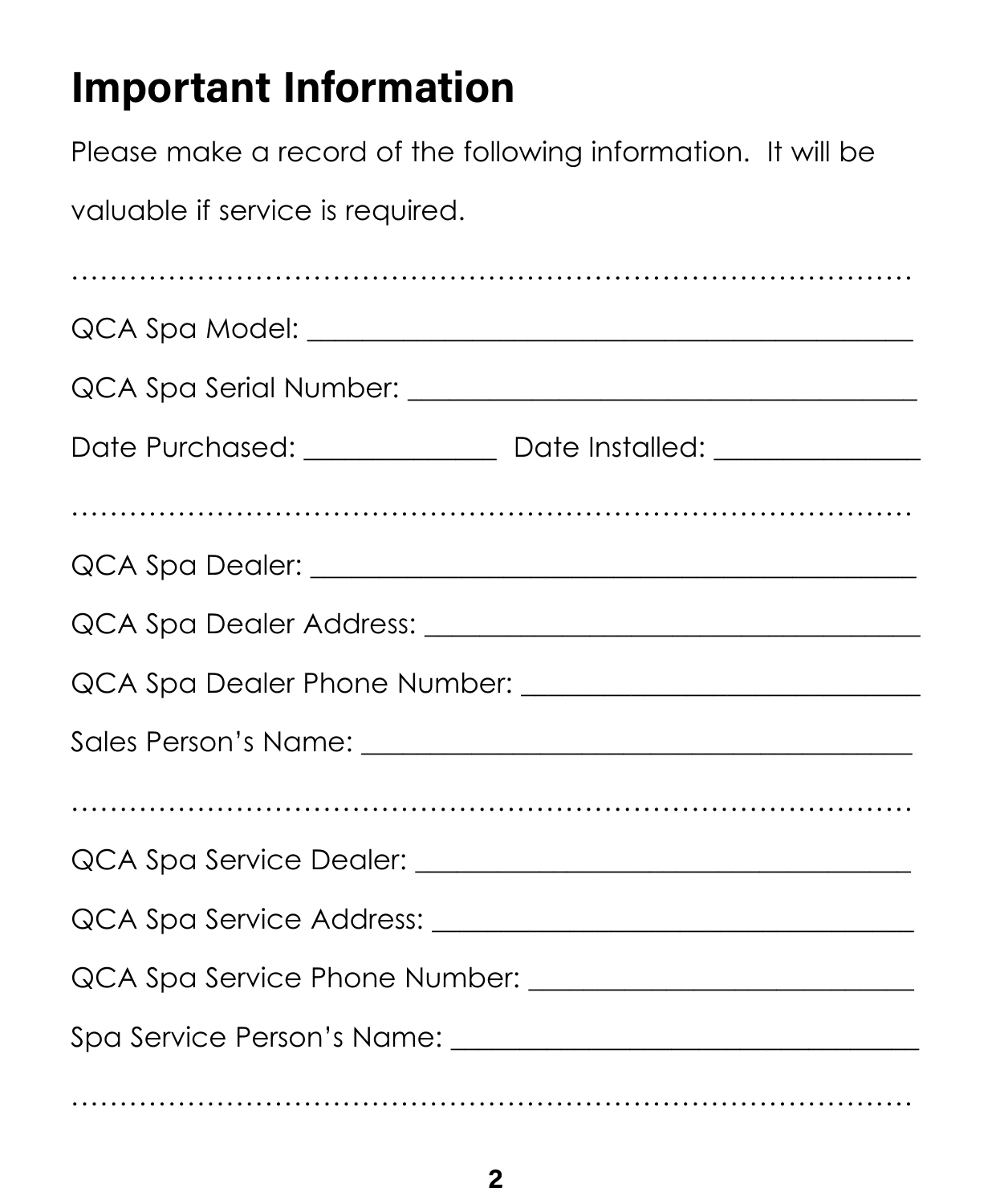## **Introduction**

Congratulations on the purchase of your new QCA Spa!

With some advance preparation, delivery of your new spa will be a breeze. We've prepared this planning guide to provide you with the information necessary for you to be ready for your spa's delivery. We recommend reading this guide completely prior to the scheduled delivery of your QCA Spa. Proper preparation and care of your new QCA Spa will give your family years of relaxation and enjoyment.

## **Table Of Contents**

.......................................................................................

## **Section Page**

#### 1. Things To Determine Before Spa Installation ..............................4 2. Selecting The Best Location For Your Spa ................................6 3. Plan A Good Foundation For Your Spa ....................................9 4. Plan The Delivery Of Your Spa..................................................11 5. Electrical Requirements Before Spa Delivery .........................14 6. G.F.C.I. Wiring Diagram.............................................................16 7. Electrical Installation Of Spa After Spa Delivery ....................17 8. Wiring Placement Underneath Spa.........................................18 9. Wiring Schematic.......................................................................19 10. QCA Spas Model Specifications.............................................20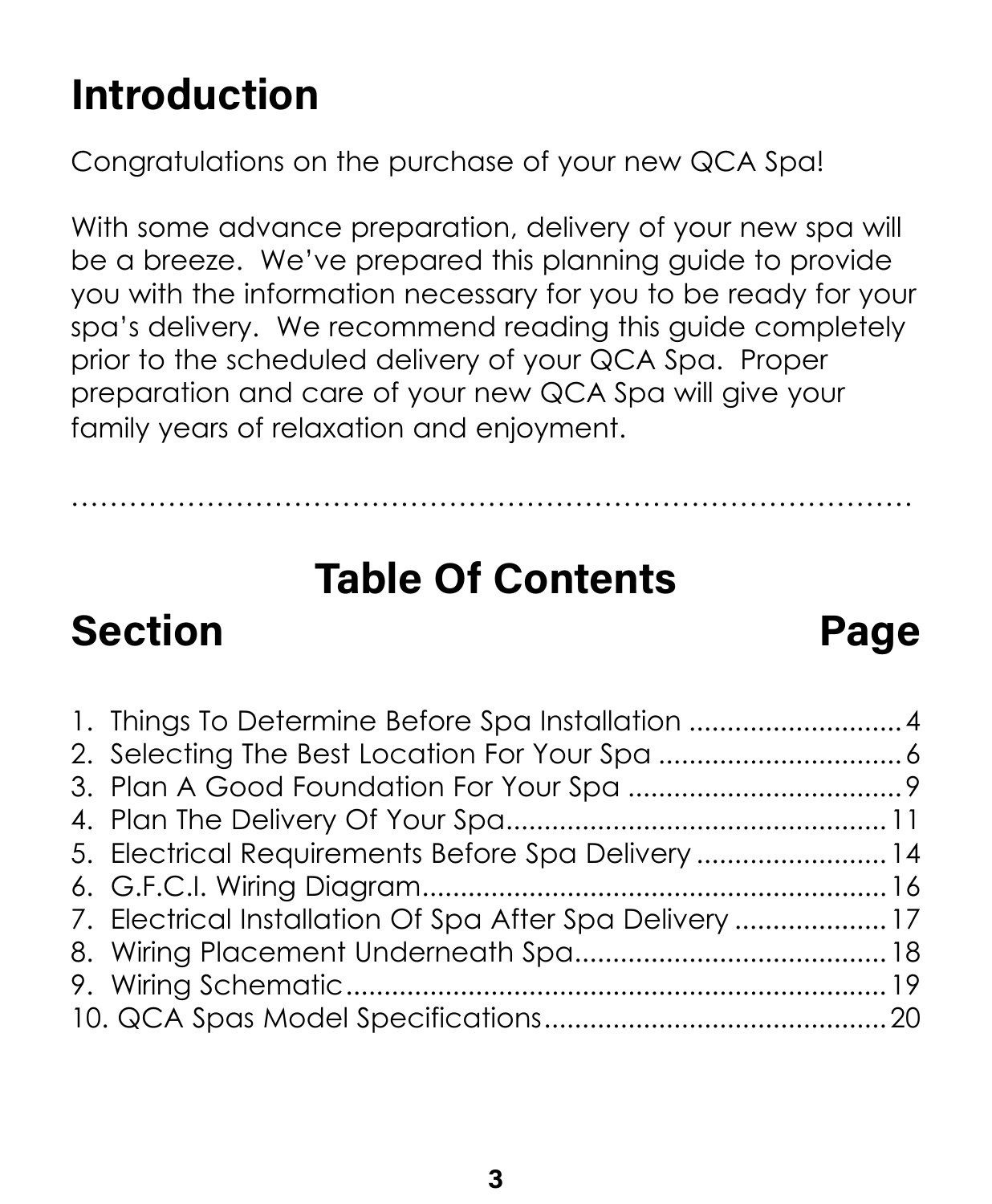## **1. Things To Determine Before Spa Installation**

- Will my spa be located inside or outside?
- How much space do I have available for a spa? (Size of room, deck, or patio)
- What are the measurements of door openings, fence gates or deck stairs for getting your spa to its destination?
- What are the dimensions of the spa's length, width, and depth to determine if it will pass through interior doors or exterior gates?
- What is the weight of the spa without water and when filled. Will your deck, patio, or room floor support its considerable weight?
- Does your home have a dedicated 50 or 60 AMP GFCI breaker in the houses main breaker box or will one have to be added by an electrician?
- How far is it from your main breaker box to where your spa will be located?
- Is there a water source available nearby to fill and drain the spa with a garden hose?

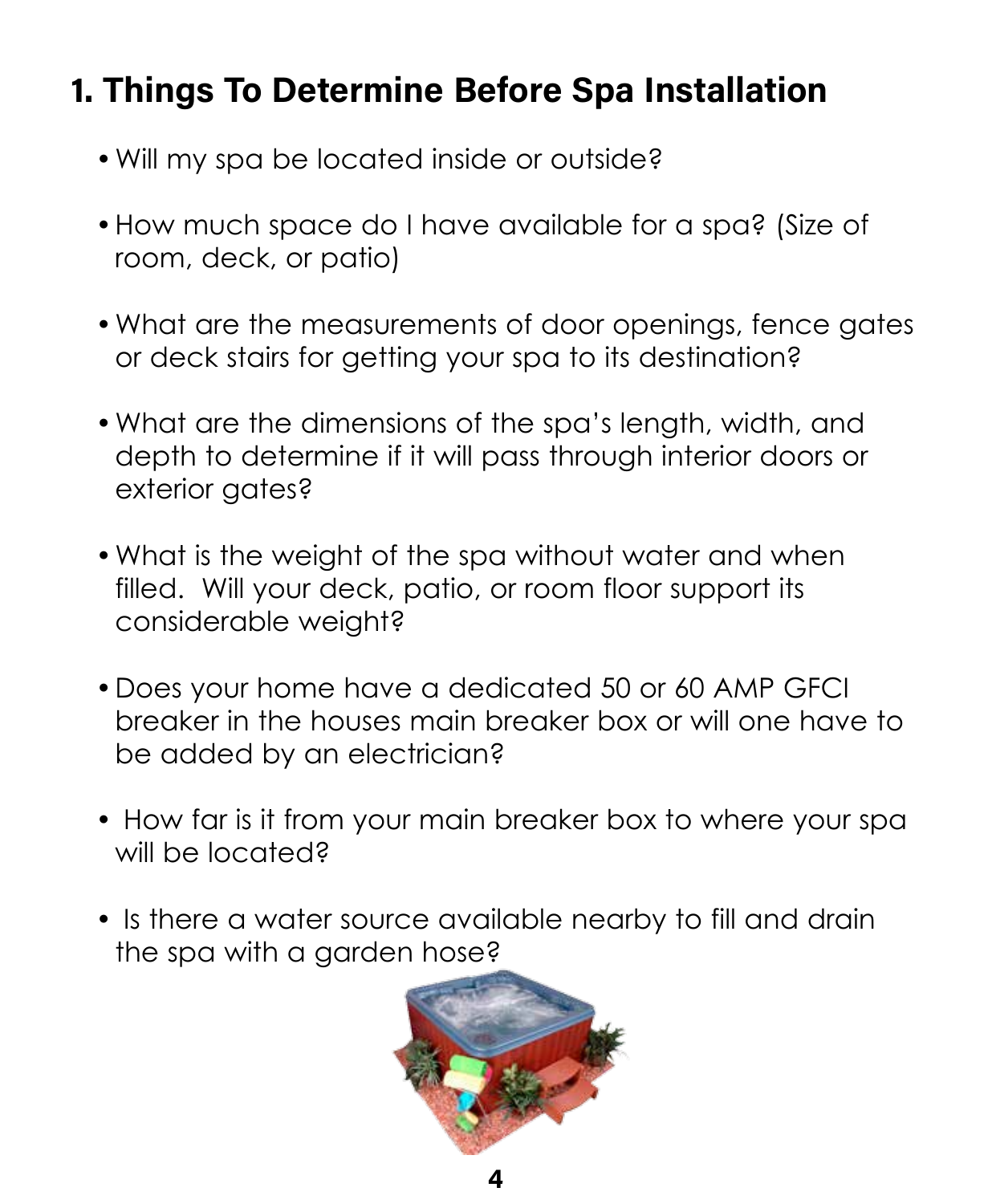## **Commonly Asked Questions**

#### y *Do I need a building permit?*

Most cities and counties require permits for exterior construction and electrical circuits. Check with your county or city to see if a building permit is required for spa installation.

#### y *Do I need a fence or a gate around my spa?*

Some communities have codes requiring residential barriers such as fencing and/or self closing gates on the property to prevent unsupervised access to a spa by children under five years of age. Consult your local or county building codes to determine the need for a fence or gate.

#### y *Do I need a plumber?*

No plumbing is required; your QCA Spa is entirely selfcontained. Fill the spa using a garden hose; to empty, siphon with a garden hose or use a submersible pump.

#### y *Do I need an electrician?*

Yes, you will need to hire an electrician to install the 240 volt 50 or 60 AMP neutrally protected G.F.C.I. (Ground Fault Circuit Interrupter) which are sold separately. Your main breaker box will also need to have a 50 or 60 AMP breaker. Your spa is hard wired through the floor or side wall of the spa cabinet, directly into the spa's control pack. The G.F.C.I. is installed next to the spa on an exterior wall at least 10 feet from the spa. *(Exception: Models 0, 0HSM, 1,1P, 2S, 10, 14, and 14P come with a 15' G.F.C.I. protected cord and plug into any 120 V / 15 AMP wall outlet.)*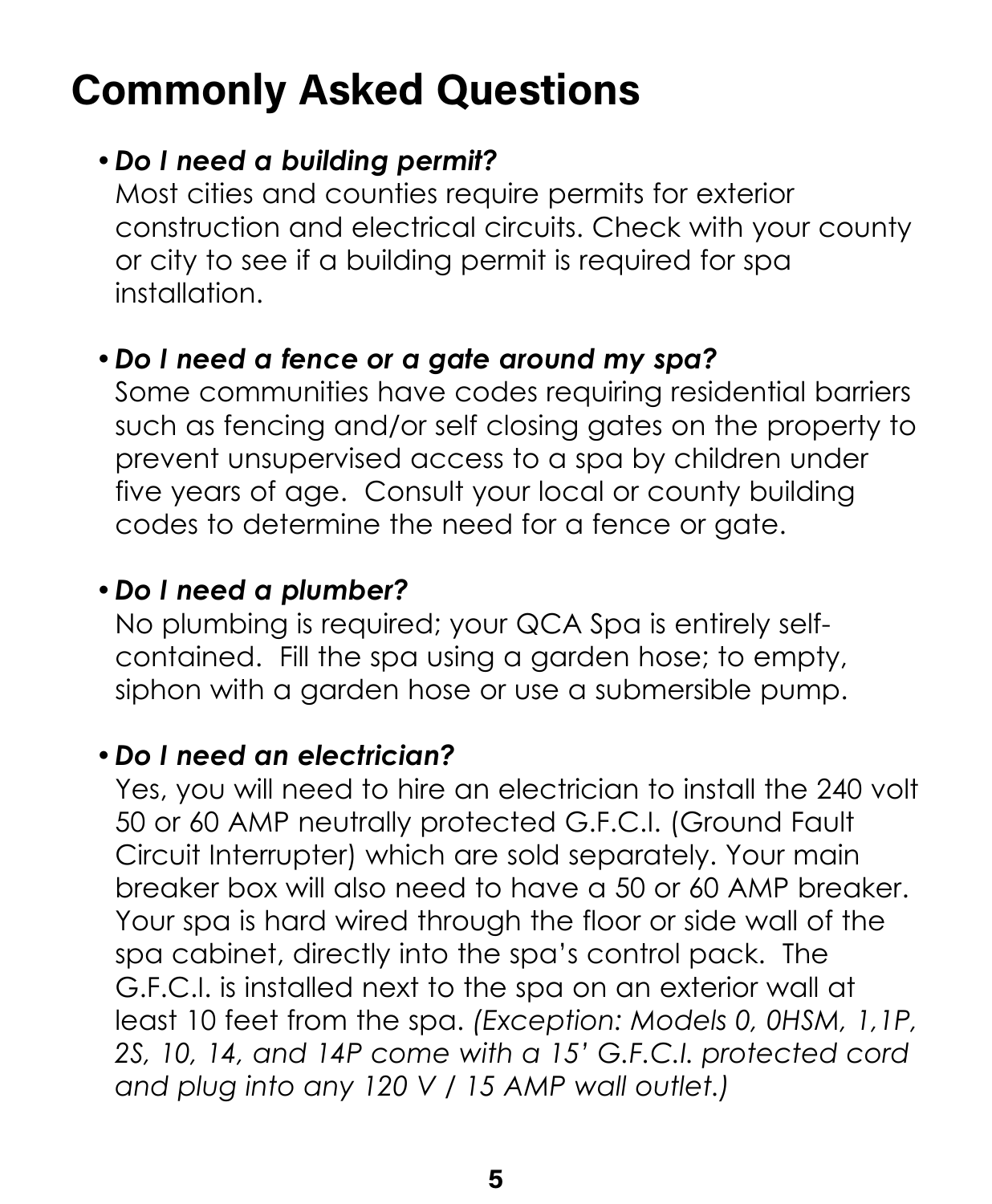## **2. Selecting The Best Location For Your Spa**

Indoors or outdoors, its up to you. But there are some things you will need to consider when determining your spa's placement.

#### *Outdoor Spa Placement*

Outdoor spa placement on a sound, level, unbroken concrete foundation is required. Do not place your spa on grass, patio blocks, pavers, or bare ground.

**Note: Damage caused by inadequate or improper foundation support is not covered by the manufacturer's warranty. A spa should rest completely flush with its foundation, therefore, do not endeavor to hand level your spa. The spa should not be shimmed in any way in an effort to level it. This may crack your spa shell or cause other internal damage. It is the responsibility of the spa owner to provide a proper foundation for the spa. Any attempt to manually level your spa, will void the warranty.**

#### **DO NOT place your spa directly under or within 12 feet of overhead power, telephone or cable lines.**

Make sure the spa is positioned so you have full access to the spa equipment compartments located below the spa controls. Be sure to leave at least 30" around all sides and back panels for easy service access if needed.

Many people choose to build their spa into a deck or patio with custom tile or wood built up to the top of the spa cabinet for a built-in look. When designing your project, remember to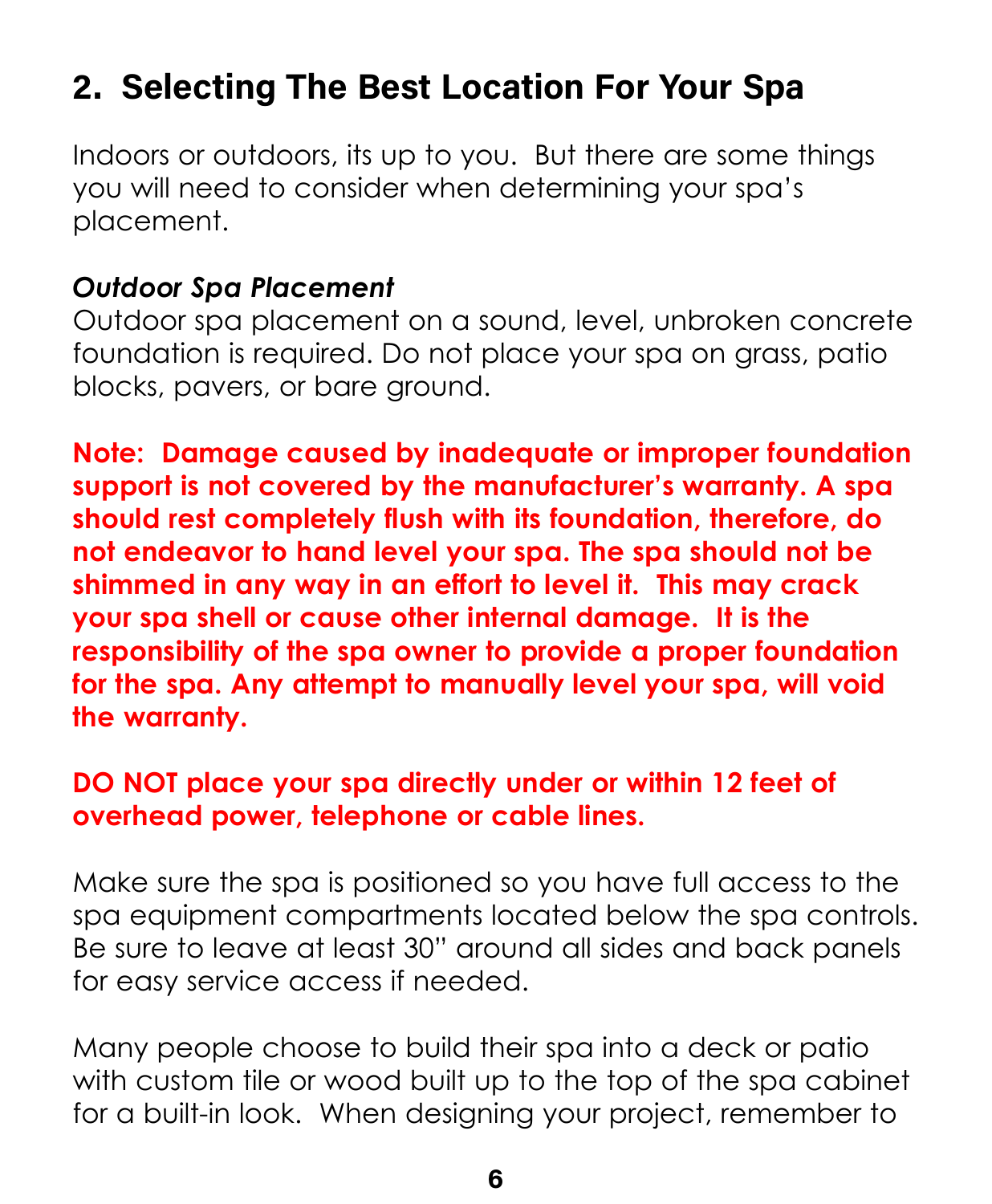allow for service access on all four sides of your spa, or access from beneath. Its always best to design an installation where the entire spa can be lifted or removed from the deck or patio, if needed. We recommend waiting until the spa is delivered and placed in its final destination before finishing the deck opening where the spa will be built into.

#### *Weather*

If you live in a climate with a cold snowy winter and hot summer, you may want to place your spa close to an exterior door for easy spa access. A bathroom or changing room located close to your spa, can also be convenient. A warmer climate may require shade from the hot sun. Consider placement of your spa next to trees, shrubs, patio cover, under a gazebo or spa umbrella.

#### *Privacy*

Keep in mind your spa's surroundings (trees, shrubs, fences) during all seasons to determine your best privacy. Consider the view of your neighbors and plan your location accordingly.

#### *View*

Think about the direction you will be facing when sitting in your spa. Facing the exterior siding of your house would not be very enjoyable. Place your spa where you will be facing a special landscaped area of your yard or a lovely evening sunset.

#### *Keep Dirt and Debris Out of your Spa*

Check the location of trees and spill paths from gutters to see if wind or rain will sweep debris into your spa. Prevent dirt and foliage from being tracked into your spa by providing a concrete path.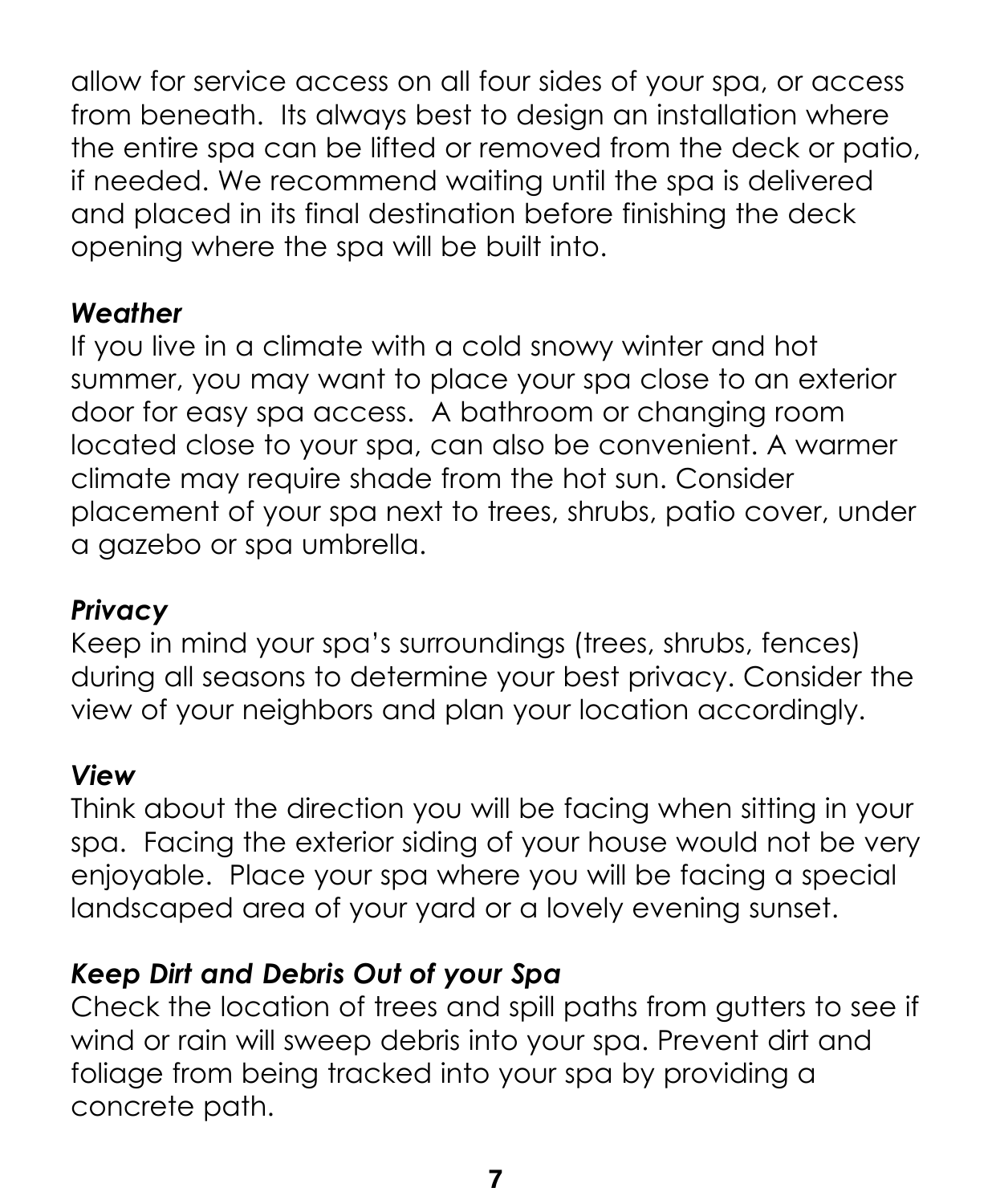#### *Indoor Spa Placement*

For indoor spa placement, regular, code-compliant floors or level basement concrete are adequate to support the weight. Four-season rooms, screened-in rooms, and porches must be checked for adequate floor support.

Indoor installation requires adequate ventilation. When the cover is off and the spa is in use, considerable amounts of humidity and moisture are put into the air. This moisture can damage, walls, ceilings, carpeting, draperies and furniture. You will need to install a ventilation exhaust fan either above the spa in the ceiling or in a side wall or window, next to and above the spa water. We also recommend a humidistat that will automatically turn on the exhaust fan when moisture is present.

Exhaust fans are rated by CFM's (cubic feet per minute). The fan must be powerful enough to remove all the air in the room in 3 minutes. To determine what size fan you will need, measure the rooms length x width x height and divide by  $3 =$ CFM's. *Example: 20' x 10' x 8' = 1600 cubic ft. / 3 = 533 CFM's. You would need at least a 533 CFM fan for this room.*

We do not recommend placing your spa directly on household carpet or a wood floor. We recommend placing your spa on a ceramic tile or water resistant floor material. Extend this water resistant material at least 2 feet around the spa, in case of over splash and to catch water from bathers exiting the spa.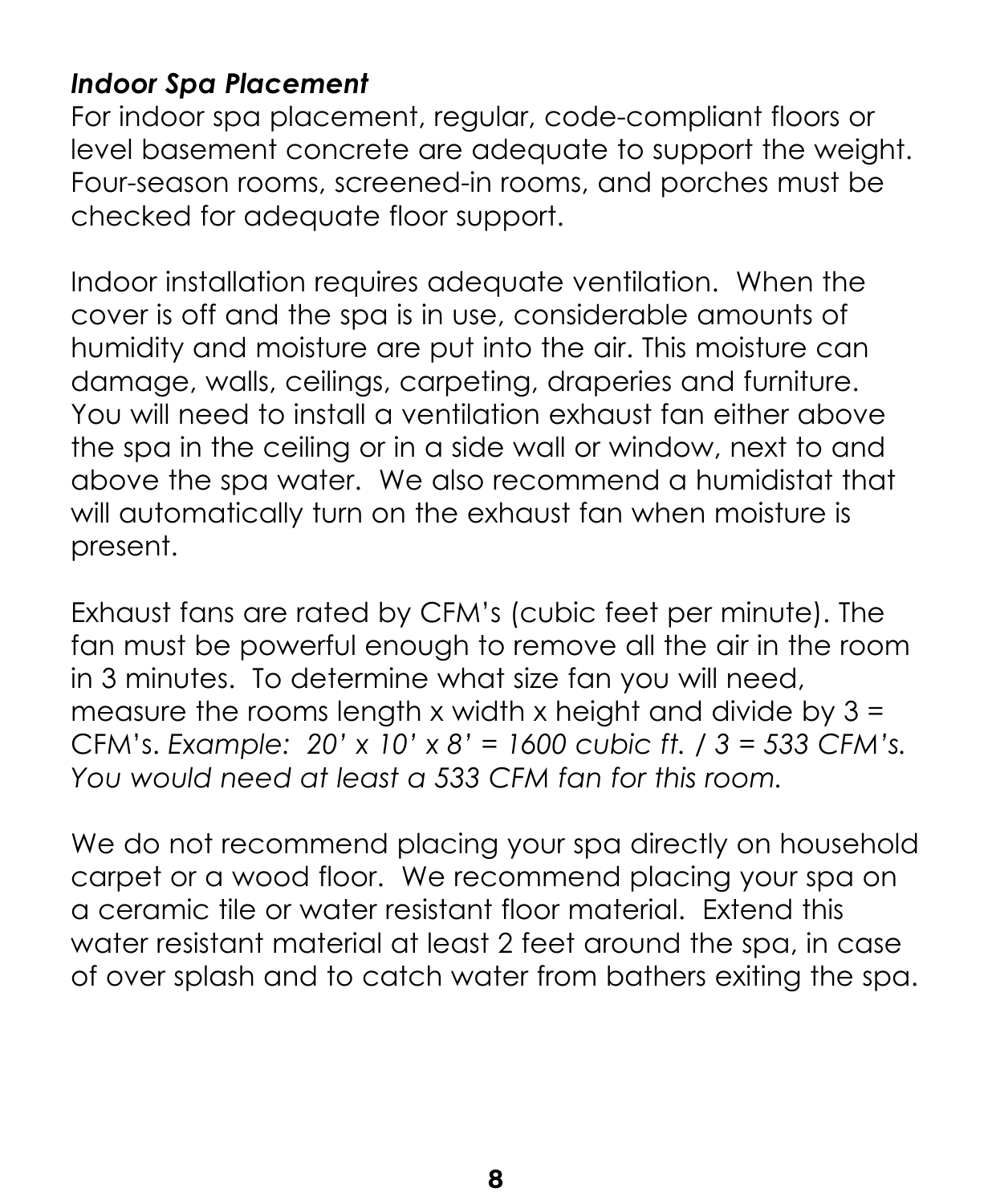### **3. Plan A Good Foundation For Your Spa**

Your spa needs a solid, level concrete foundation. The area that your spa sits on must be able to support the weight of the spa, the water in it, and those who use it. If the foundation is inadequate, it may shift or settle after the spa is in place, causing stress to the spa's shell.

**Note: Damage caused by inadequate or improper foundation support is not covered by the manufacturer's warranty. A spa should rest completely flush with its concrete foundation, therefore, do not endeavor to hand level your spa. The spa should not be shimmed in any way in an effort to level it. This may crack your spa shell or cause other internal damage. It is the responsibility of the spa owner to provide a proper concrete foundation for the spa. Any attempt to manually level your spa, will void the warranty.**

A spa filled with water is very heavy. Existing concrete patios must be inspected by a licensed contractor to determine adequate support. Your base must have a minimum of 150 pounds per sq. ft. load bearing capacity.

Place the spa on an elevated concrete foundation so that water drains away from it. Proper drainage will keep components protected from rain and wet weather.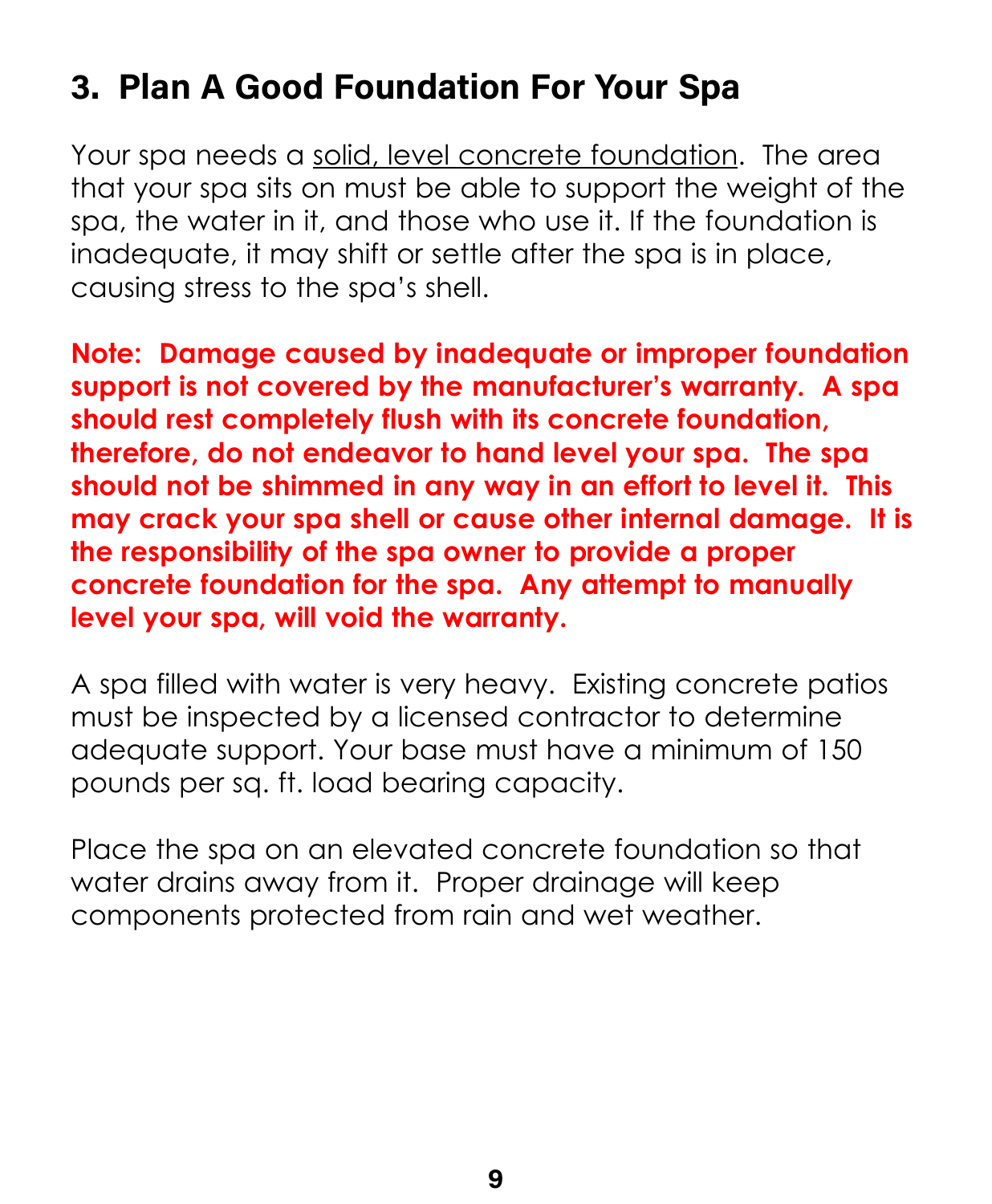

New concrete patios must be a 4" minimum depth with reinforced wire placed in the concrete.

We do not recommend placing your spa on a brick, patio blocks, pavers, stone, or gravel base.

#### **DO NOT place your spa on bare ground!**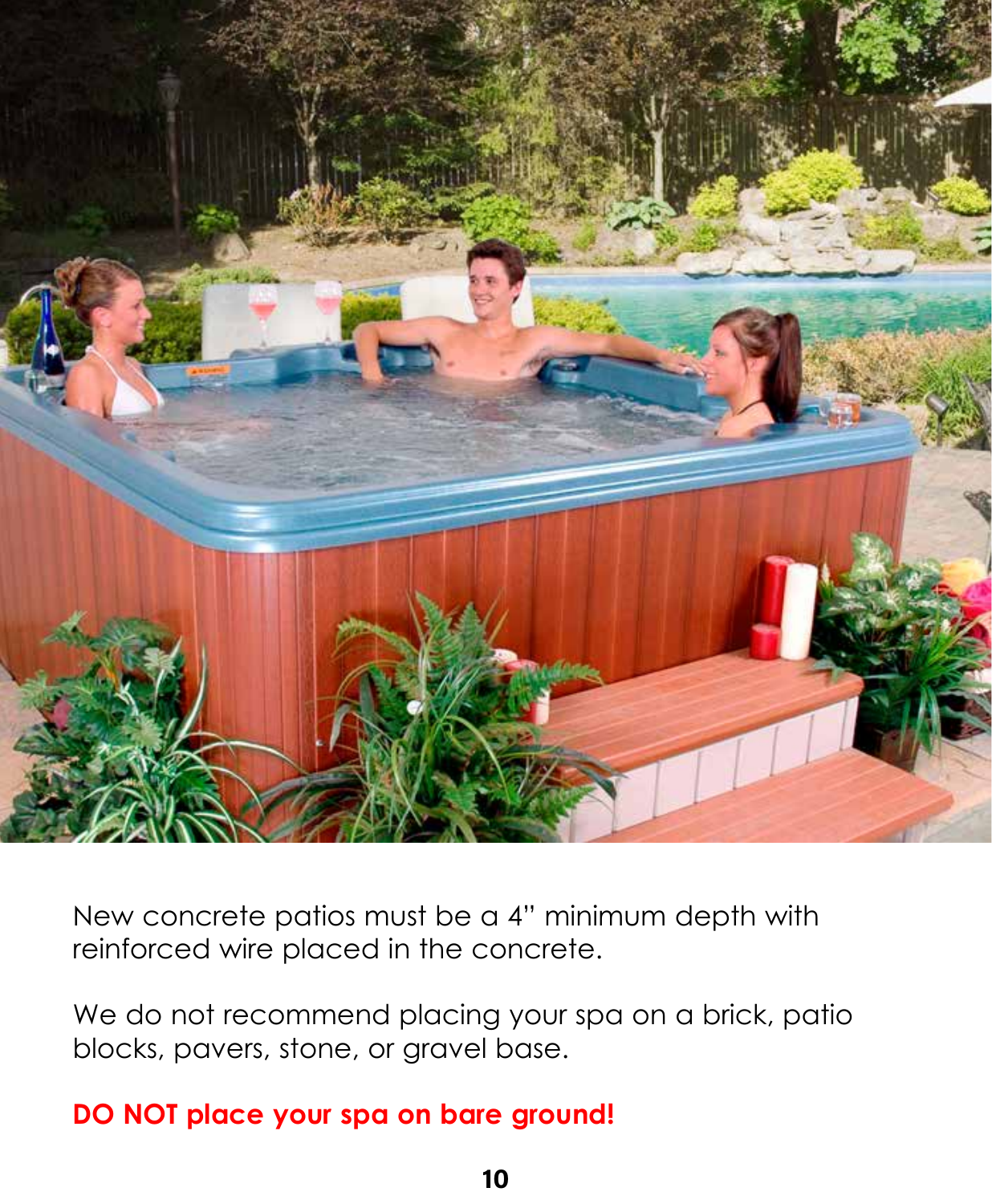## **4. Plan The Delivery Of Your Spa**

#### *Check the dimensions of your spa*

The Spa Specification chart on page 20 lists your spa model and its dimensions. Compare the dimensions to the width of gates, sidewalks, and doorways along the delivery route used to bring the spa into your yard. It may be necessary for you to remove a gate or partially remove a fence in order to provide an unobstructed passageway to the installation location.

#### *Curbside Delivery*

Your spa will be delivered by common carrier or freight truck to your home curbside. Your spa will be shipped within 21 business days and usually arrives within 10 business days after it ships. Independent delivery carrier will unload the spa from the truck and place it curbside next to a public street or highway. The driver **IS NOT** authorized to unwrap, set up, or do installation. The driver **WILL NOT** move your spa to the backyard or place it inside your home.

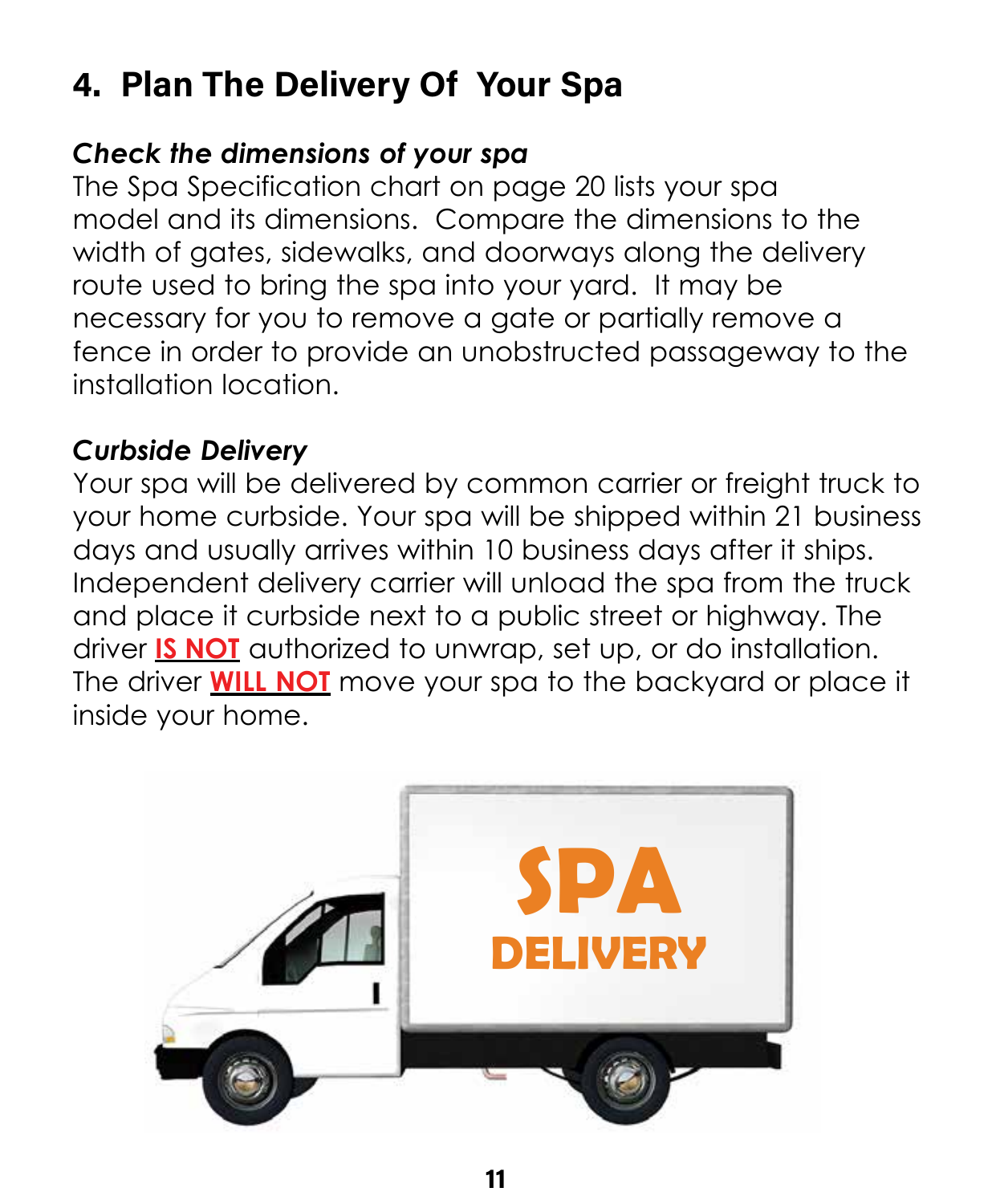# **Sample Spa Route Diagram**

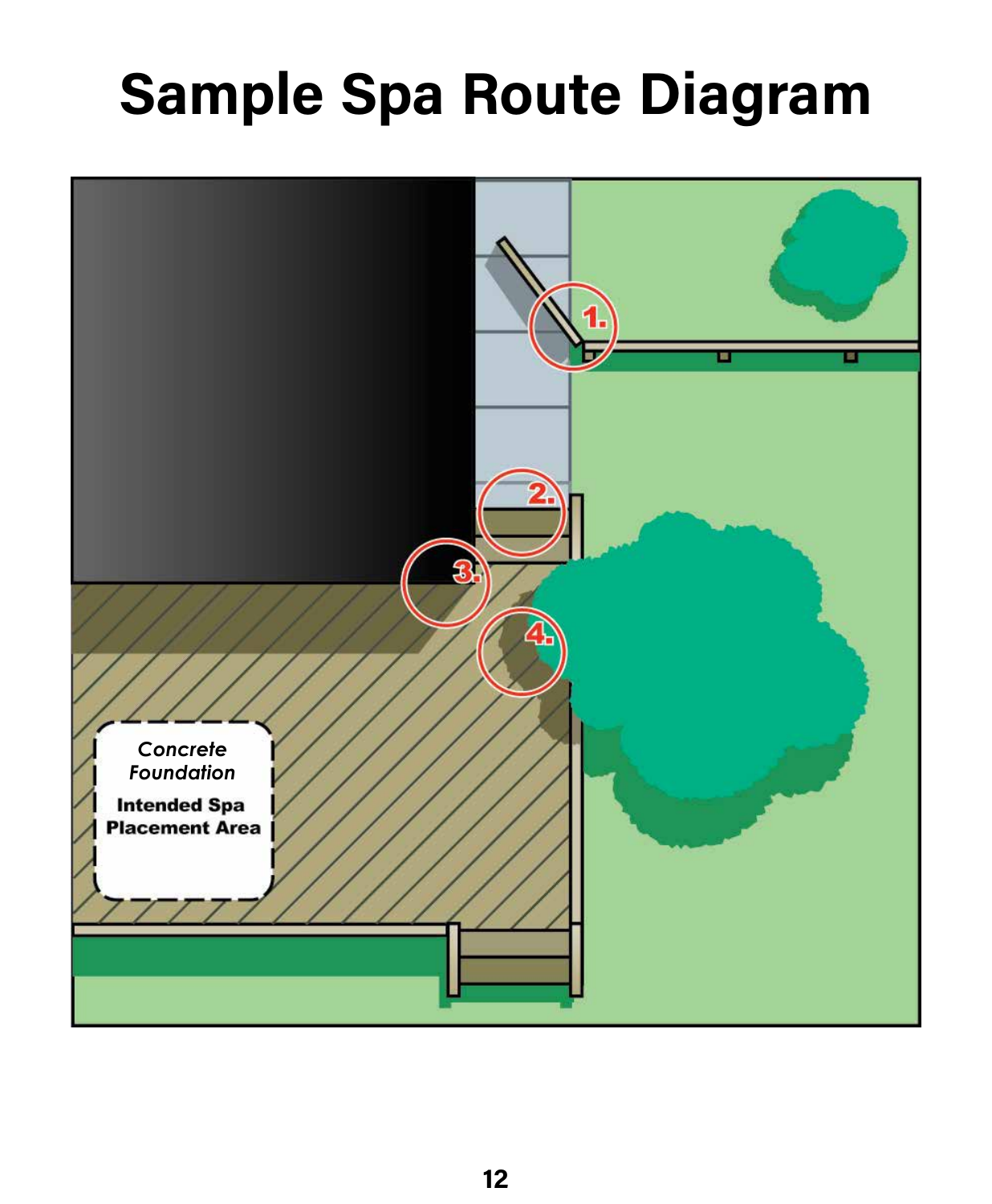

#### *Plan your spa route*

Create a diagram to plan your spa route. Consider the following when planning your own spa route in the sample illustration diagram (left):

Check the width of gates (**#1**), doors, steps (**#2**) and sidewalks to make sure your spa will pass through unobstructed. You may have to remove a gate or part of a fence to allow for adequate width clearance.

If the route will require a 90° turn, check the measurements at the turn to ensure the spa will fit. (**#3**)

Are there protruding gas meters, water meters or A/C units on your home which will be an obstruction along the path to your yard?

Are there low roof eaves, overhanging branches (**#4**) or rain gutters that could be an obstruction to overhead clearance?

Are there more than six (6) consecutive stairs without a landing in your route?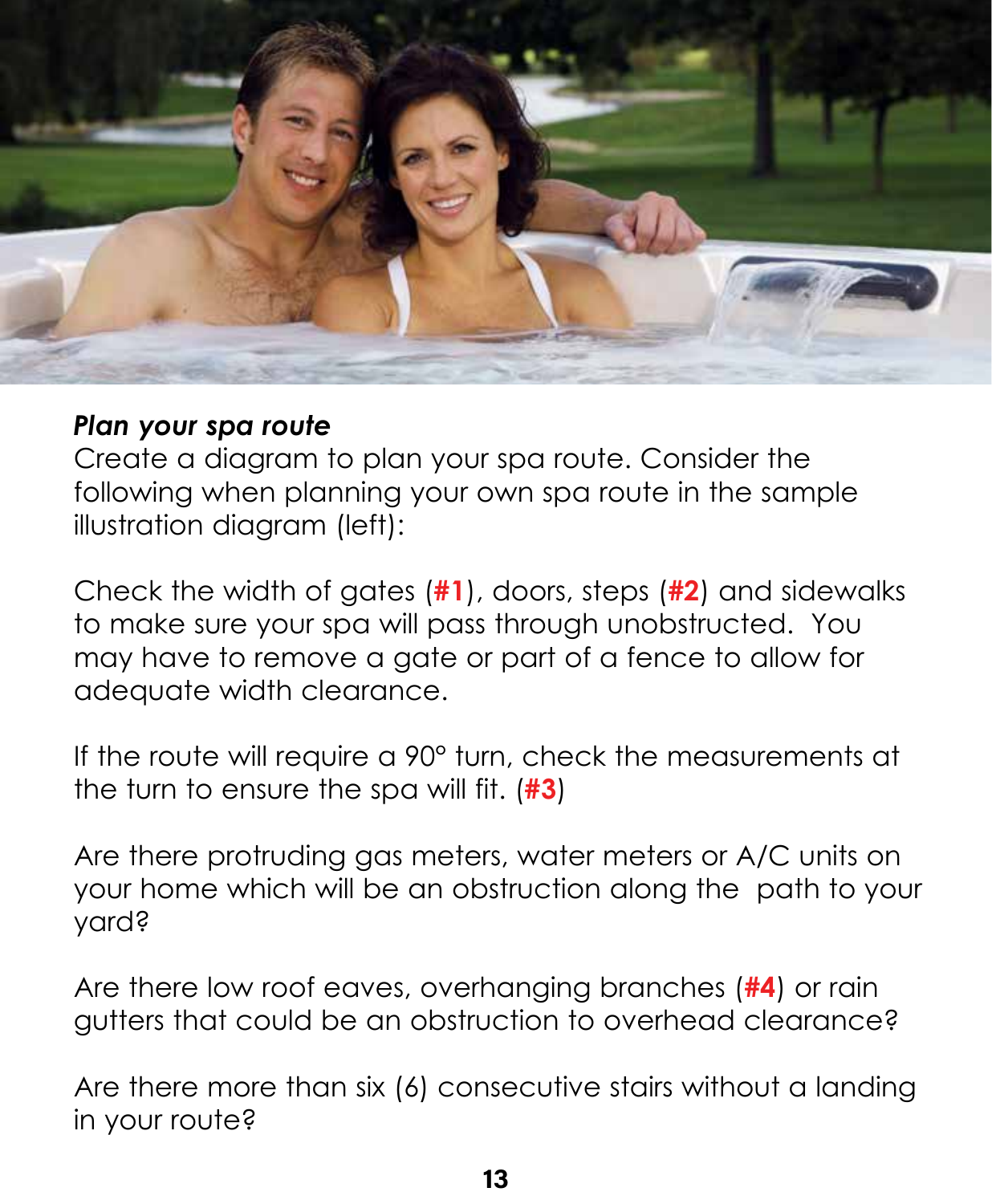## **5. Electrical Requirements Before Spa Delivery**

## **IMPORTANT PLEASE READ!**

When installed in the United States or Canada, the electrical wiring of this spa must meet the requirements of the National Electric Code (NEC) and any applicable state, providence, or local codes. The electrical circuit must be installed by an electrical contractor or licensed electrician, and approved by a local building/electrical inspector.

Electrical setup before delivery of your spa

- 1. All 240 Volt spas must be permanently connected (hard wired) to the power supply. Supplying power to the spa which is not in accordance with these instructions will void both the independent testing agencies listing and the manufacturer's warranty.
- 2. The power supplied to the spa must be a dedicated circuit with no other appliances or lights sharing the power.
- 3. To determine the current, voltage and wire size required for the spa configuration to be connected:
	- Wire size must be appropriate per NEC and/or local codes. (Minimum #6 wire Required)
	- Wire size is determined by length of run from breaker box to spa and maximum current draw.
	- Minimum #6 copper wire with THHN insulation.
	- All wiring must be copper to ensure adequate connections. Do not use aluminum wire.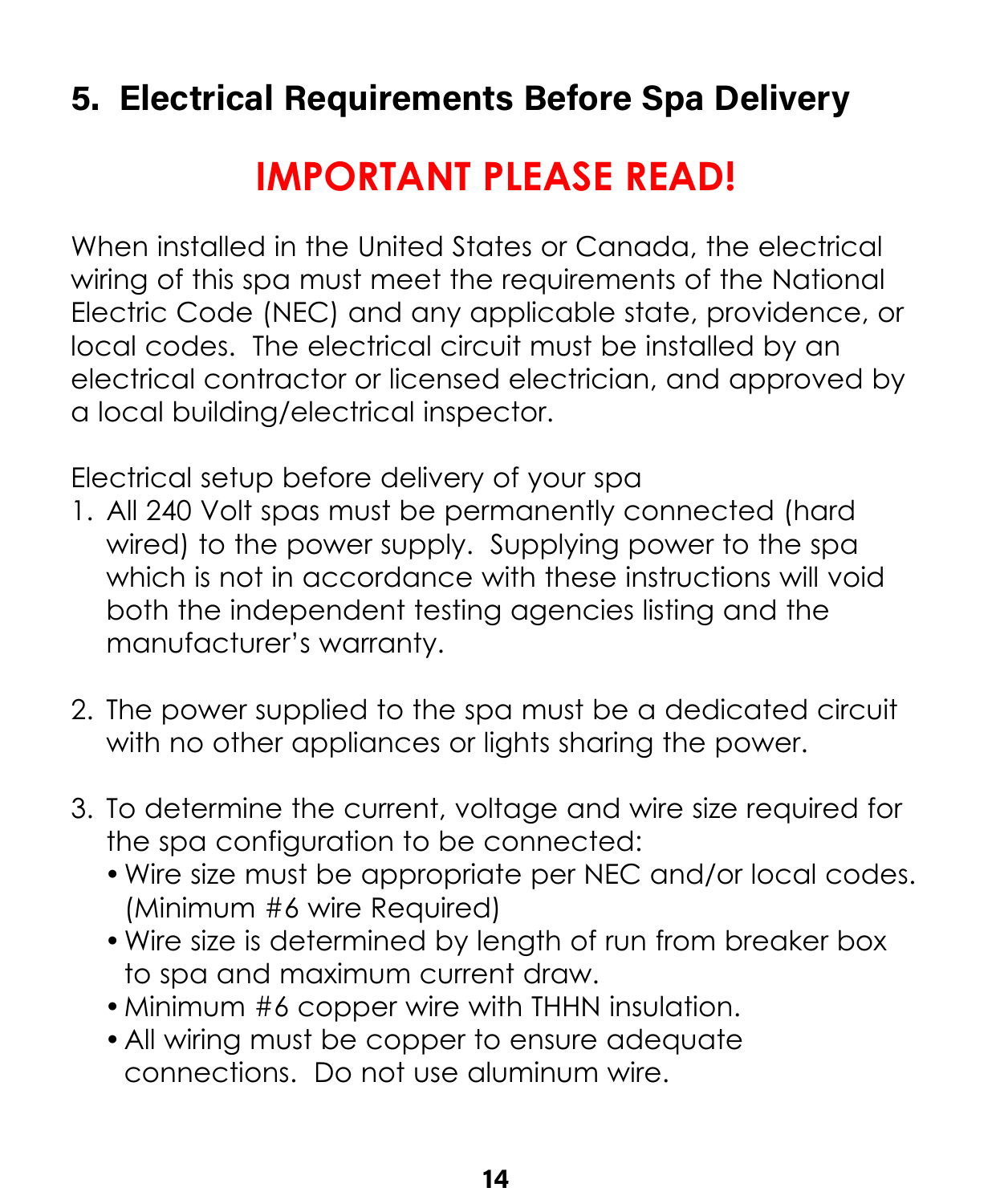

- 4. The electrical supply for the spa must include a suitable rated switch or circuit breaker to open all ungrounded supply conductors to comply with Section 422-20 of the National Electric Code, ANSI/NFPA 70. The disconnecting means must be readily accessible to the spa's occupant but installed at least 10 feet from the spa water. Check with local municipalities for additional code requirements.
- 5. The electrical circuit for the spa must include a suitable ground fault circuit interrupter (GFCI) as required by NEC Article 680-42. Your spa requires a Neutrally Protected (GFCI) Ground Fault Circuit Interrupter, see the illustration on the following page for the proper wiring for your spa's GFCI.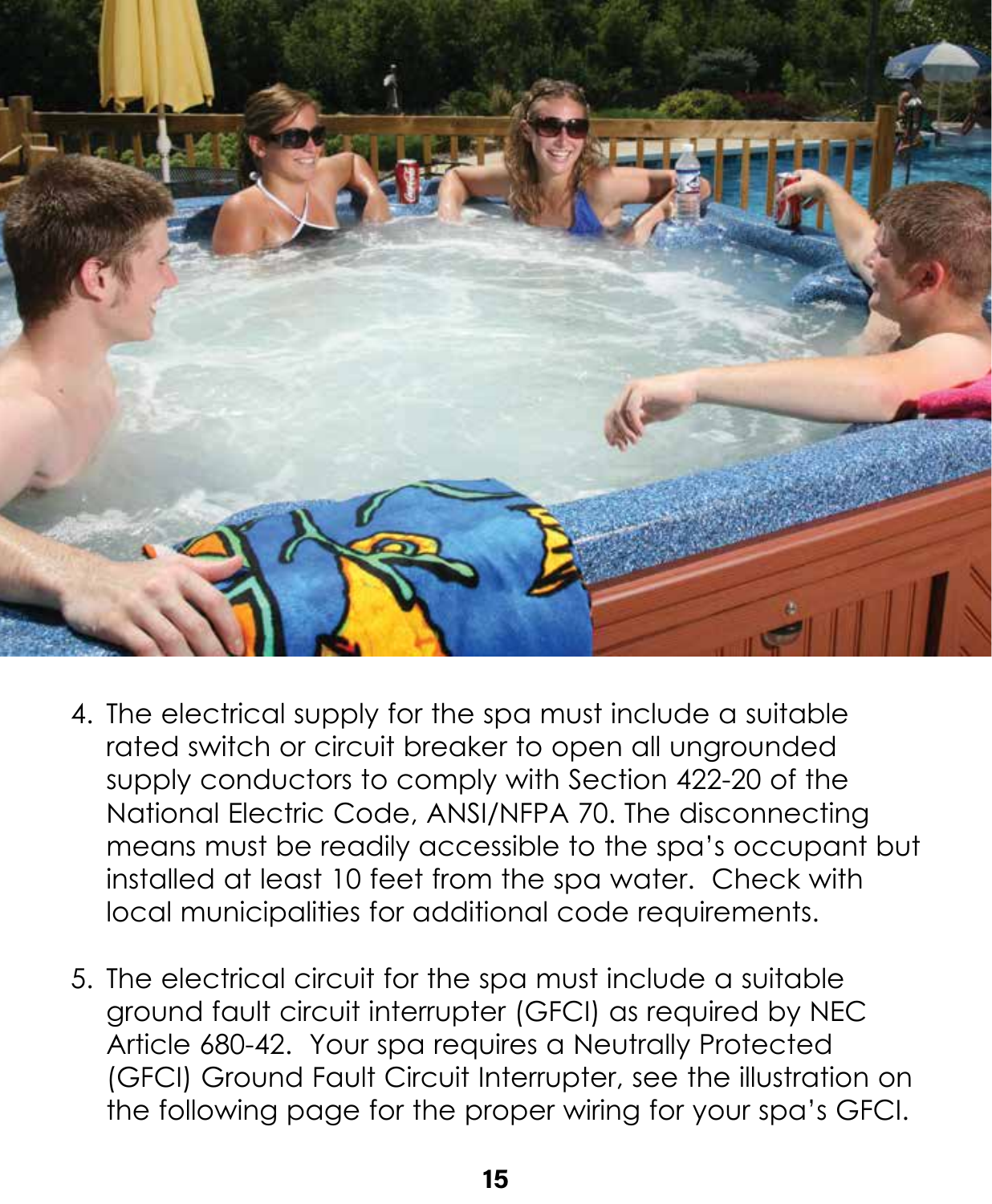## **6. GFCI Wiring Diagram**

This diagram shows a "Three Wire Plus Ground" installation. It has a load Neutral connection, commonly required for spas containing both 120 and 240 volt equipment. They need the load neutral connection to produce the 120 volt power. The GFCI is usually 50 or 60 amps, depending on the amperage of your spa. A GFCI can be purchased at most Home Centers, Hardware Stores, or directly from QCA Spas. Refer to the table on page 20 to see what amperage your spa requires.

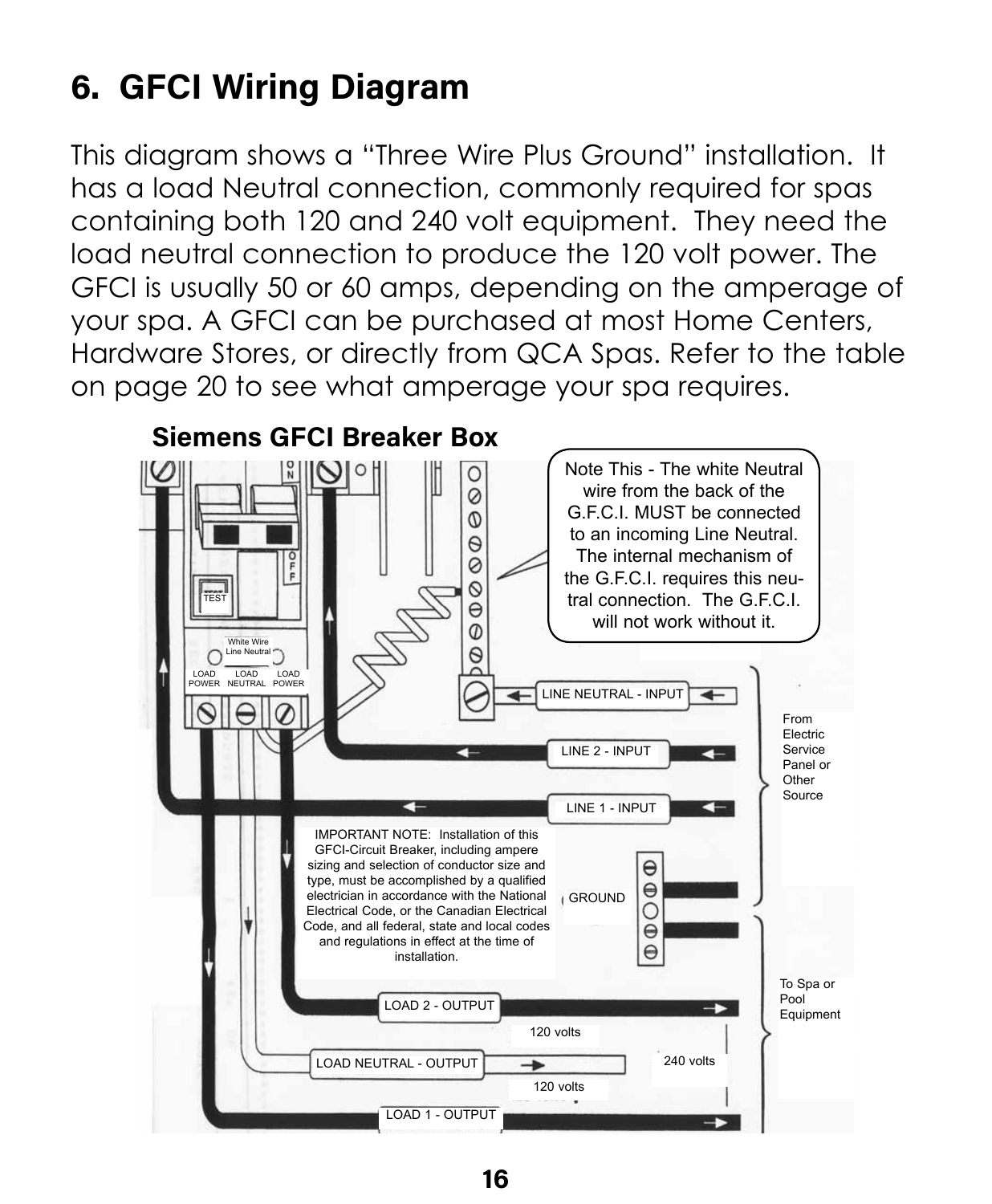## **7. Electrical Installation Of Spa After Delivery**

*(220/240 Volt Spas) Important Safety notice for all models!* Proper grounding is extremely important.

*For QCA Spas Control Packs* VS 300 VS 501 VS 515 QC 2000 BP 2000



1. To gain access to the spa's control

box, remove the cabinet access panel on the front of the spa, under the spas topside control. After removing the access panel, remove the two control box cover screws and cover.

2. Select the power wire inlet through the spa cabinet you want to use. (Either drill a hole through the cabinet or run wire in conduit through the base of the spa.) Then feed the power cable through it to the left side of the control box.

3. Run power wire through the circular hole on the left side of the control box.

4. Connect wires, color to color, into the terminal openings and tighten securely. Connect ground wire to the ground terminal and tighten securely.

5. Secure the control box door by installing its screws, then re-install the cabinet access panel under the topside control. Electrical installation is now complete.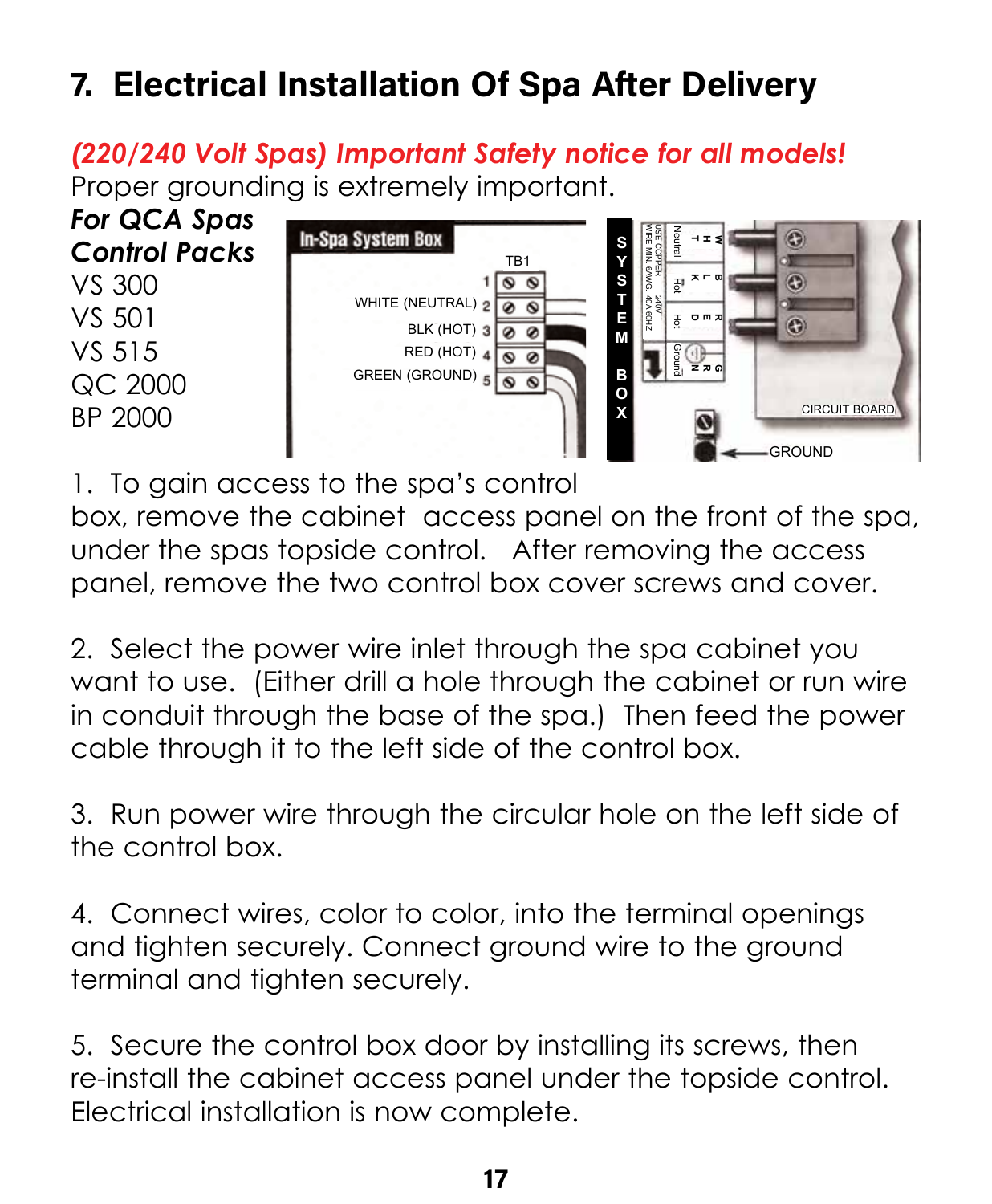## **8. Wiring Placement Underneath Spa**

#### **THROUGH BASE OF SPA** *FRONT OF SPA*



THIS VIEW IS THE BOTTOM SIDE OF THE SPA

Do Not Run Wire Up Through Bottom of Spa

Open Area Acceptable to Run Wire Through Bottom of Spa

\* Do Not Put Wires Through Footwell or Spa Pack Area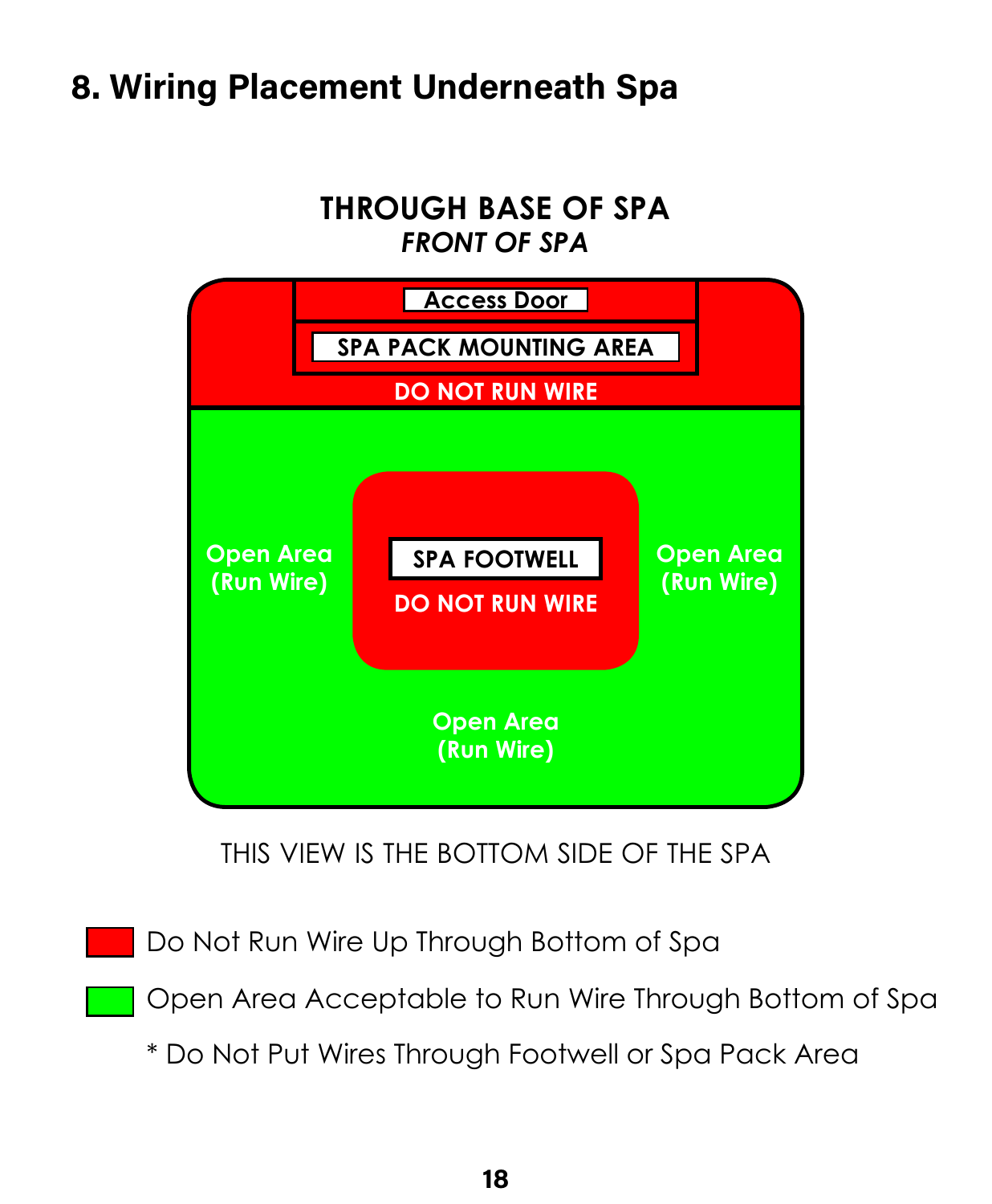### **9. Wiring Schematic**

VS 300/501/515/QC 2000/BP 2000